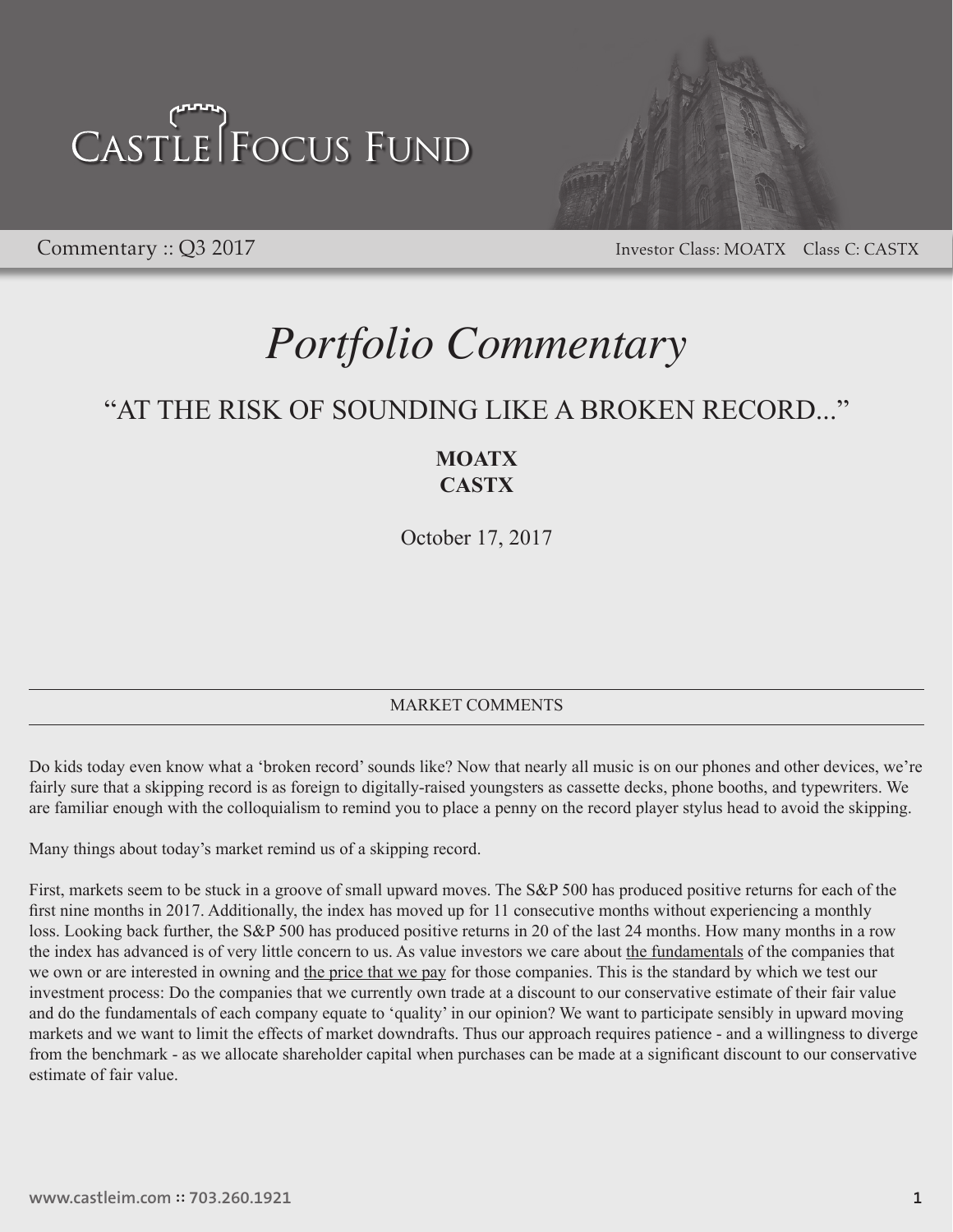

Commentary :: Q3 2017 Commentary :: Q3 2017

Second, it feels to us as if market pundits continuously make the same noise day in and day out: FANG stocks, the drama at Uber, and bitcoin seemingly dominate the coverage at CNBC.<sup>1</sup> As an example of this, we recall a recent day in September when FANG stocks unexpectedly didn't advance, but instead were down steeply. That day we watched a CNBC segment that didn't address the fundamentals and ask why those stocks were experiencing losses, but instead wondered what was the next best group of stocks to put your money in. Our process is long-term oriented and does not waver regardless of market sentiment. We are not looking for the next best group of stocks to invest in. Rather we are looking for the best individual companies to invest in at the right price.

Finally, we admit that our message may sound like a broken record, which is par for the course for value investors. We are reminded of Boston-based GMO in the late 1990's who adhered to their value approach while internet and technology stocks surged. Critics said they had lost their touch and did not recognize the transformative power of the 'new economy'. Shareholders left in droves. We understand that value investing can be lonely at times. Renowned value investor Jean-Marie Eveillard said "It's warmer inside the herd. It can be very cold outside of it." As you have heard us say many times before, our investment process is to purchase a stock when it can be bought at a significant discount to our conservative estimate of its intrinsic value. We run a concentrated portfolio so we don't need to find hundreds of companies, just 15 to 30 companies that meet our criteria. In the absence of these obvious bargains, we will wait patiently for attractive entry points.

#### PORTFOLIO OVERVIEW

| Fund Performance as of September 30, 2017                                                                                 |                     |                              |                |                |                        |
|---------------------------------------------------------------------------------------------------------------------------|---------------------|------------------------------|----------------|----------------|------------------------|
|                                                                                                                           | <b>Total Return</b> | <b>Average Annual Return</b> |                |                |                        |
|                                                                                                                           | <b>Year-to-Date</b> | 1 Year                       | <b>3 Years</b> | <b>5 Years</b> | <b>Since Inception</b> |
| Investor Class (MOATX)                                                                                                    | 11.01%              | 10.70%                       | $6.74\%$       | $7.55\%$       | (7/1/10)<br>$8.65\%$   |
| S&P 500                                                                                                                   | 14.24%              | $18.61\%$                    | $10.81\%$      | $14.22\%$      | 15.53%                 |
| Performance quoted represents past performance. Past performance is no guarantee of future results. Investment return and |                     |                              |                |                |                        |

**the principal value of an investment will fluctuate. Shares may be worth more or less than original cost when redeemed. Current performance may be lower or higher than performance shown. You may obtain performance data current to the most recent monthend by calling 703-260-1921.** 

#### **Buys and Sells**

We added Loews Corporation (L, 2.01% of Fund assets as of 9/30/17) to the Fund during the third quarter of 2017. We believe that Loews' respective portfolio components are well positioned to create additional shareholder value. Loews' strong balance sheet could provide downside support for the company's shares as well as a valuable resource to capitalize on opportunistic mergers or acquisitions as they present themselves. We have an estimate of intrinsic value for Loews at approximately \$77 per share. At quarter end the stock closed at \$47.86.

<sup>&</sup>lt;sup>1</sup> FANG stocks are Facebook, Inc., Amazon.com, Inc., Netflix Inc., and Alphabet Inc. (formerly Google). The Fund does not own any shares of these stocks. The Fund does not own Uber or Bitcoin.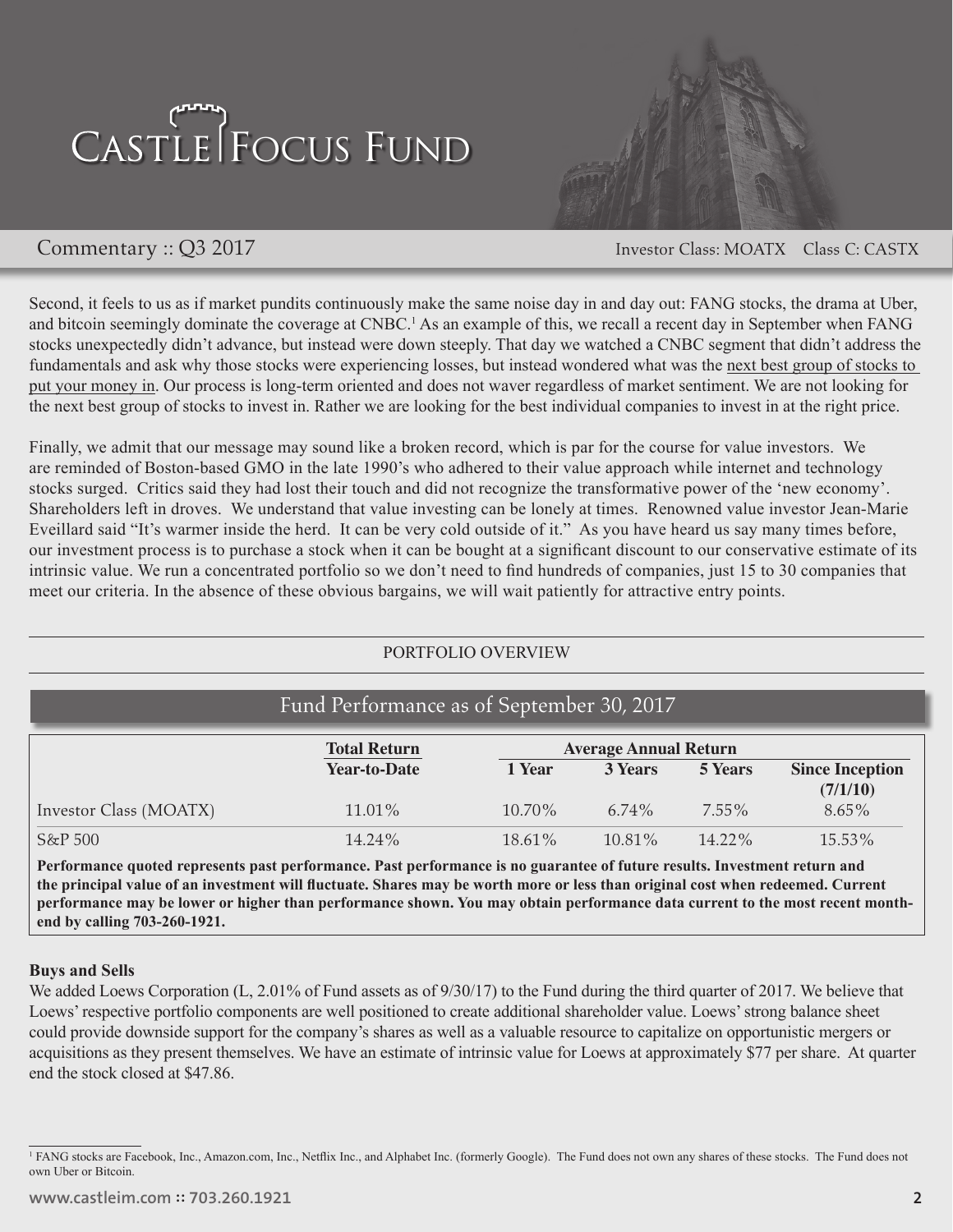

Commentary :: Q3 2017 Commentary :: Q3 2017

#### **Cash**

The Fund's cash position (cash and cash equivalents) on September 30, 2017 was 34.53%, slightly higher than where we ended the prior quarter.

#### **Risk and Volatility**

We define risk as the permanent loss of capital. We do not believe that volatility and risk are the same thing. While low volatility is not our goal, it has nonetheless been an outcome of our conservative approach to capital appreciation. For the five years ending September 30, 2017, the Fund's beta was 0.53, roughly half that of the S&P 500. For the same period, our standard deviation was 6.26% versus a S&P 500 standard deviation of 9.55%. Up Capture versus the S&P 500 for the five year period was 55.49% and down capture was 57.96%.

Regards,

all Al

Caeli Andrews Andrew Welle Managing Director Managing Director

Castle Investment Management Castle Investment Management